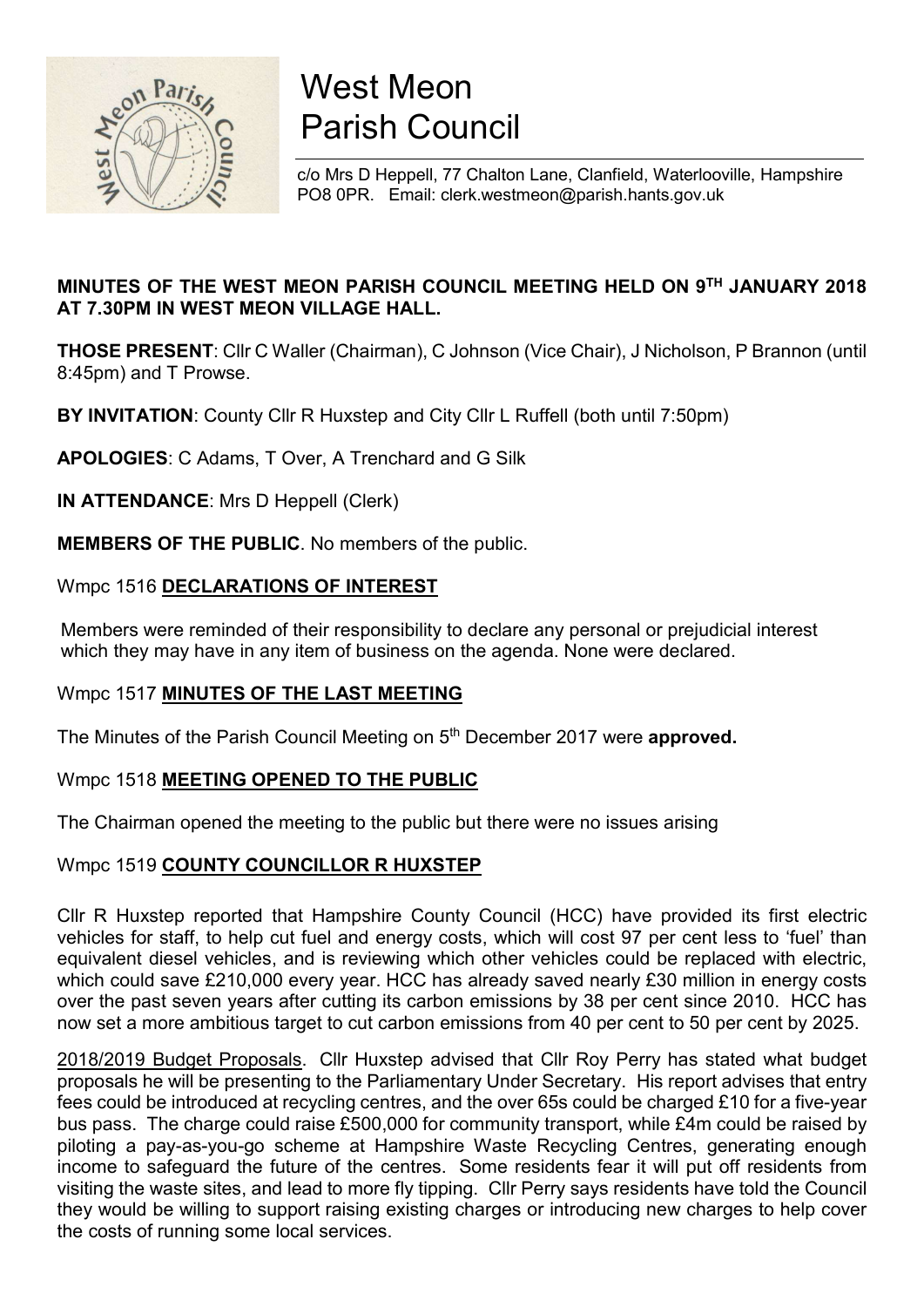Cllr Prowse reported that he had received complaints about the No 67 bus not stopping to let school children off at request bus stops in West Meon, resulting in children having to walk on the a considerable distance. Cllr Huxstep agreed he would look into this matter.

Cllr Huxstep advised his grants are still available and the Chairman agreed he would provide quotes for the refurbishing the West Meon phone box, to apply for a grant.

## Wmpc 1520 CLERKS REPORT

The Clerk advised that the precept had been applied for to Winchester City Council (WCC) and advised that Hampshire Association of Local Councils had been contacted regarding data protection, and that they are updating their information and it will be circulated as soon as it is available.

## Wmpc 1521 CITY COUNCILLOR L RUFFELL

Cllr L Ruffell reported recent updated advice that converting office space to residential use in Winchester will now require planning permission. He also advised that Winchester's residents have raised £24,000 to keep Air Ambulance flying and by using council clothing recycling points.

WCC have now doubled their target for Council house new builds to 600 homes. Information on the draft junction improvements at Junction 9 of the M3 are to be released in February 2018 and they will include a northbound bridge and a southbound tunnel. The works will take approximately two and a half years to complete.

The Chairman advised that the Parish Council would like to mark Armistice Day with both the WW1 and WW2 by updating the West Meon booklet on soldiers who lost their lives in WW2. Cllr Ruffell agreed to check what grants are available.

Cllr Ruffell agreed that he would ask Planning Services to look at the Planning document prepared by WMPC. The Chairman advised that progress is being made with CCTV and signage is being prepared regarding dog fouling for the recreation area.

# TO RECEIVE WORKING GROUPS

#### Wmpc 1522 PLANNING

i) SDNP/17/06376/LIS Post Office, West Meon Village Shop, High Street, West Meon, Petersfield Hampshire GU321LJ. Theft of lead from the flat roof to the front of the shop, for the second time in a few years, needs replacement. Proposal is to use lead lookalike system with rounded raised battens -Sarnafil or equivalent.

The Parish Council **agreed** to raise **NO OBJECTIONS** subject to Conservation grade materials being used.

ii) SDNP/17/06414/FUL Meon Hut Service Station, Alton Road, West Meon, Petersfield, Hampshire GU32 1JX. InstaVolt are proposing to install two rapid electric vehicle charging station within the grounds of West Meon Service Station. Existing spaces will become two EV charging bays, along with associated equipment.

#### The Parish Council agreed to raise NO OBJECTIONS.

iii). SDNP/17/05931/HOUS. Storeys Barn, Alton Road, West Meon, Petersfield, Hampshire, GU32 1LQ. Replacement single storey garden studio.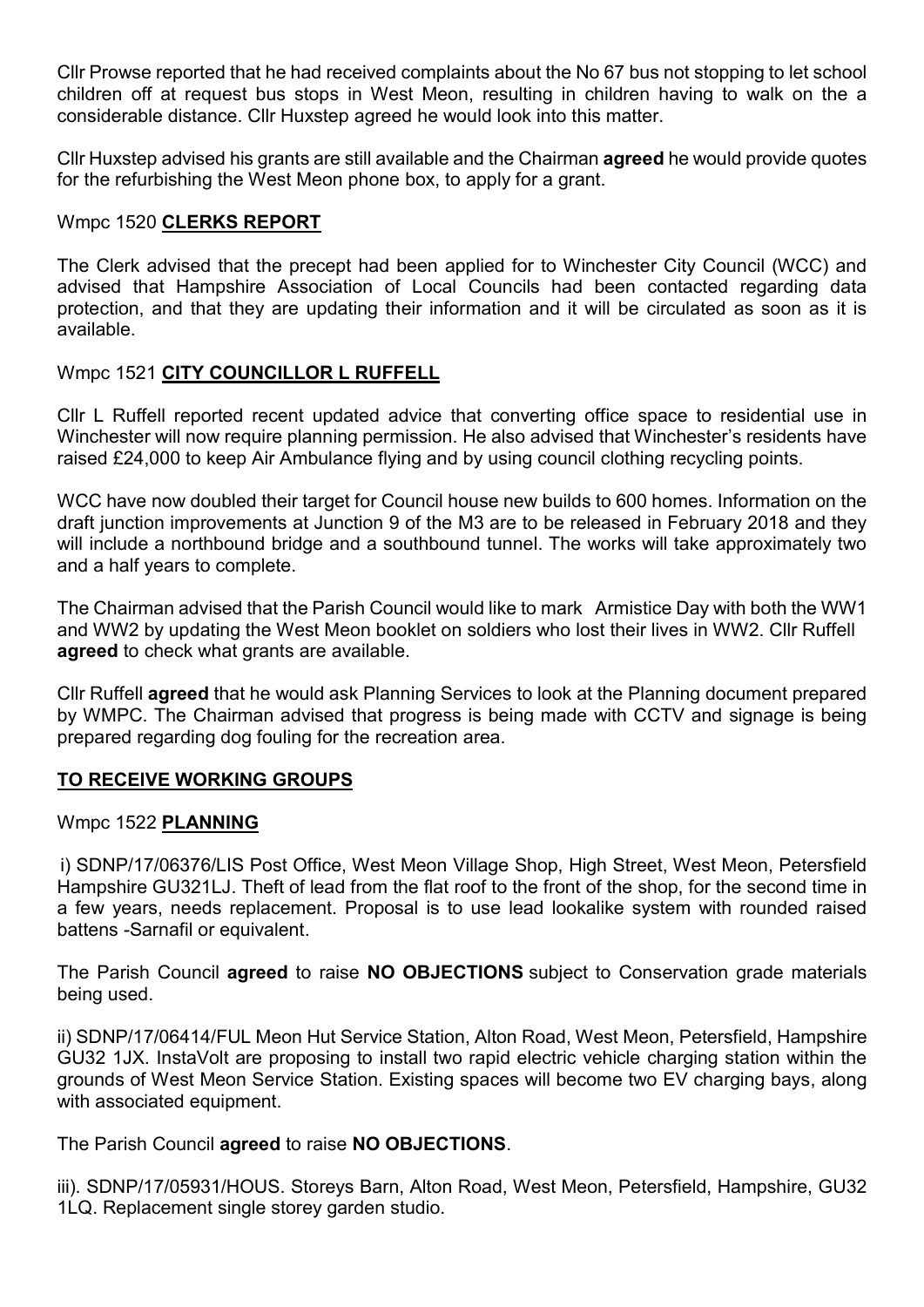The Parish Council **agreed** to raise **NO OBJECTIONS** subject to a condition that the studio only be used ancillary to the main house and shall not be sold or let separately from the main house for a residential/business use.

iv) SDNP/17/06097/FUL Brentwood, Petersfield Road, West Meon, Petersfield, Hampshire, GU32 1JS. Demolition of the existing equestrian ménage, stable block and workshop. The removal of a static caravan and 2 x containers. Sub-division of the planning unit to create a new planning unit. Redevelopment to provide the erection of a detached chalet bungalow with integral garage and the creation of a driveway off the existing to include associated landscaping.

It was **agreed** that the Parish Council would raise OBJECTIONS on the following points:

a) Planning Policy objections on the grounds that there is no over-riding justification for a new dwelling in this countryside location. The proposal will adversely harm the rural character and appearance of the area and Public Footpaths 10 and 17.

b) The proposal is contrary to the West Meon Village Design Statement in that the size and design of the building and its materials are inappropriate to its countryside location.

c) It is noted that item 5 of the supporting planning statement dated  $20<sup>th</sup>$  November 2017 is still missing off the website so the Parish Council are unable to comment on the applicant's grounds for the justification of a dwelling.

d) Attention is drawn to the recent refusal SDNP/16/05787/FUL Land between Alton Road and Marlands Lane, West Meon, Hampshire. Erection of 3 dwellings, access and highway works, parking, turning space, landscaping and private amenity space and the reasons for refusal; for unjustified development in the countryside, where the Parish Council supports these reasons for refusal.

v) Two meetings have been held regarding the VDS with a team of 5 volunteers and the Chairman, Duncan Stewart, Daniel Cudsworth, Cameron Fisher and Paul Anderson. It was agreed that September 2018 would be the time to produce the document after public consultation at a summer exhibition at the Annual Parish meeting. The Chairman will look into the history, photographs will be prepared by Duncan Stewart, Angie Trenchard and Cameron Fisher. Overall costs are expected to be less than the previous document, with a more mobile friendly data version. Cllr Brannon agreed he would provide a flowchart of the VDS project.

#### Wmpc 1523 FINANCE AND ADMINISTRATION.

Schedule of Payments agreed

#### Date 9<sup>h</sup> January 2018

| Ch 300408 Homestart            | £250.00 |
|--------------------------------|---------|
| Ch 300409 Meon Valley services | £66.00  |
| Ch 300410 WCC Dog Bins         | £130.00 |
| Ch 300411 D Heppell            |         |
| Ch 300412 Expenses Clerk       | .06 E40 |
|                                |         |

It was agreed that budget would be prepared for the next meeting.